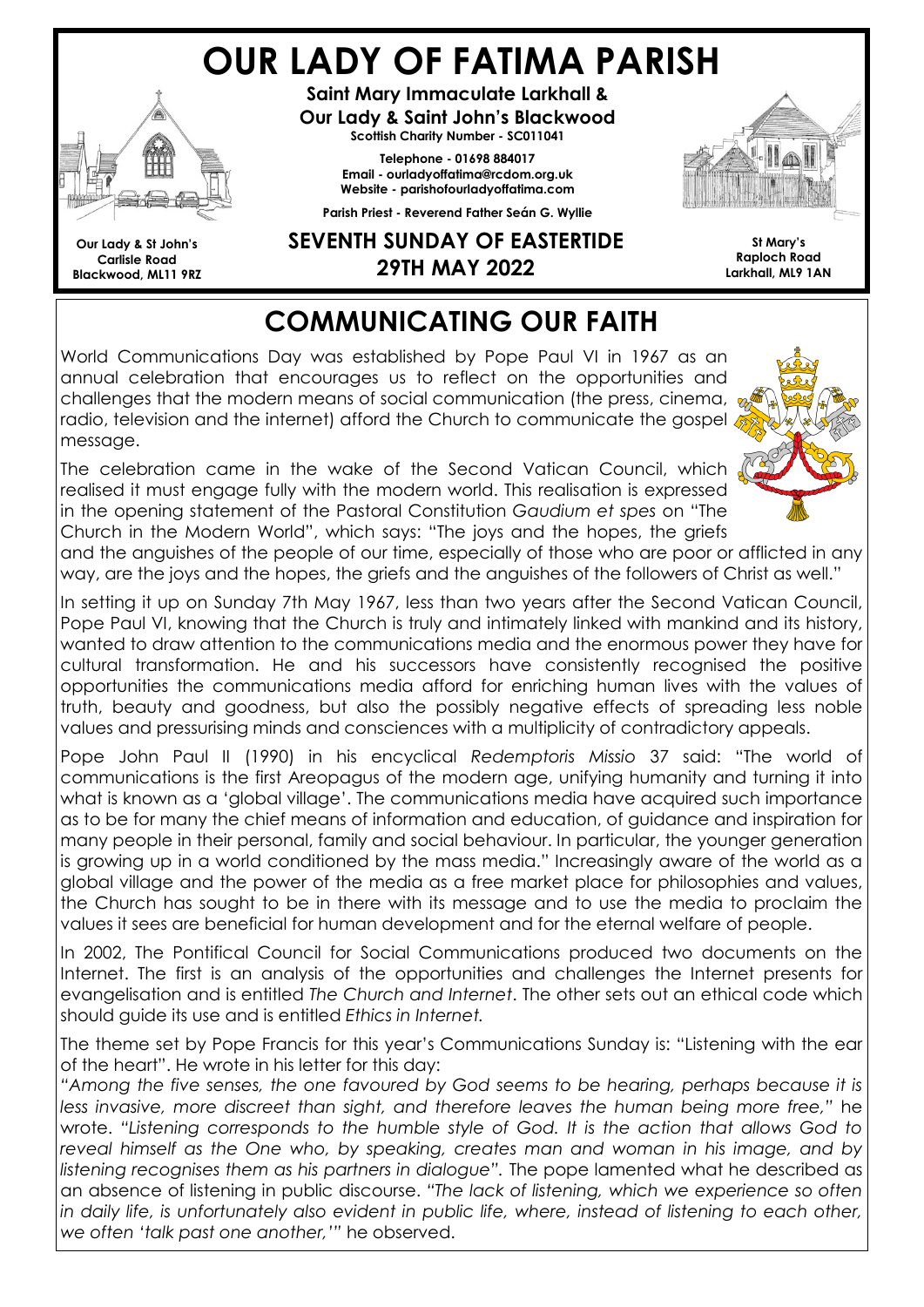### THIS WEEK IN OUR LADY OF FATIMA PARISH

#### Sunday 29th May 10.00am Holy Mass for the Seventh Sunday of Eastertide (St Mary's) 12noon **Holy Mass for the Seventh Sunday of Eastertide** (Our Lady & St John's) 5.00pm Holy Mass for the Seventh Sunday of Eastertide (Our Lady & St John's) 6.30pm May Devotions concluding with Benediction (St Mary's) Monday 30th May 11.30am Recitation of the Holy Rosary 12noon Holy Mass for Monday of the Seventh Week of Eastertide (St Mary's) Tuesday 31st May 9.00am Recitation of the Holy Rosary (Our Lady & St John's) Holy Mass for Feast of the Visitation of the Blessed Virgin Mary (Our Lady & St John's) 7.00pm Holy Mass praying for the defence and dignity of Human Life (St Mary's) Wednesday 1st June 9.30am Adoration of the Blessed Sacrament until 9.55am (St Mary's) 9.30am Confessions until 9.50am (St Mary's) 10.00am Holy Mass for the Memoria of St Justin (St Mary's) 7.00pm Holy Mass for the Memoria of St Justin (Our Lady & St John's) Thursday 2nd June NO MASS IN THE PARISH DUE TO THE PARISH PILGRIMAGE TO CARFIN GROTTO Friday 3rd June - DAY OF PRAYER FOR HER MAJESTY THE QUEEN ON THE OCCASION OF HER PLATINUM JUBILEE 9.30am Recitation of the Holy Rosary (St Mary's) 10.00am Holy Mass for the Memoria of St Charles Lwanga & Companions (St Mary's) 1.00pm Wedding Service (St Mary's) Saturday 4th June 4.45pm Confessions until 5.15pm (St Mary's) 5.30pm Vigil Mass for the Solemnity of Pentecost (St Mary's)

IF YOU ARE RETIRED, OFF WORK OR ON HOLIDAY PLEASE CONSIDER COMING TO WEEKDAY MASS

#### PARISH PILGRIMAGE TO CARFIN GROTTO

This coming Thursday our parish will make a pilgrimage to Carfin Lourdes Grotto. Many thanks to all those parishioners who have supported this event by placing their names on the lists at the back of the church. It promises to be a day of prayer, socialising and enjoying all that the Grotto has to offer - the various shrines & Glass Chapel, the Cave of Bethlehem, the Chapel of the Angels, the Divine Mercy Chapel, the Holy House of Nazareth, the Reliquary and taking time to come together for food. There are 49 parishioners signed up for the bus and the lunch. Below you will find the itinerary for the day:

- 10.00am Bus leaves Blackwood
- 10.20am Bus leaves Larkhall
- 10.45am Bus arrives at Carfin
- 10.50am Tea & Coffee with biscuits or cakes at the Xavier Centre
- 11.20am Rosary Procession from the Lourdes Shrine
- 12noon Visit to the Reliquary
- 12.30pm Adoration of the Blessed Sacrament in the Glass Chapel
- 1.00pm Holy Mass in the Glass Chapel
- 1.45pm Lunch at the Xavier Centre
- 3.45pm Leave for Larkhall & Blackwood



#### BABY LUCA BRANNAN

Luca Brannan is just 17 months old and has been diagnosed with an inflammatory myofibroblastic tumour (IMT) that requires regular treatment. He has to be taken each day to the Glasgow Children's Hospital. Kieran and Shannen, his mum and dad, are organising an event at Hamilton Accies New Douglas Park next month. Raffle tickets will be on sale at the back of St Mary's after the Saturday Vigil Mass and the Sunday 10.00am Mass. The raffle prizes include various football strips, corporate suite at Parkhead, various hotel overnights for two, Spa Day, beauty voucher, MOT to the value of £250, Snap on Tools worth £250, various bottles and Coerver Football Training Camp vouchers. Luca is the great grandson of Jack & Mary Shanks so please support this worthwhile cause which is so close to their hearts.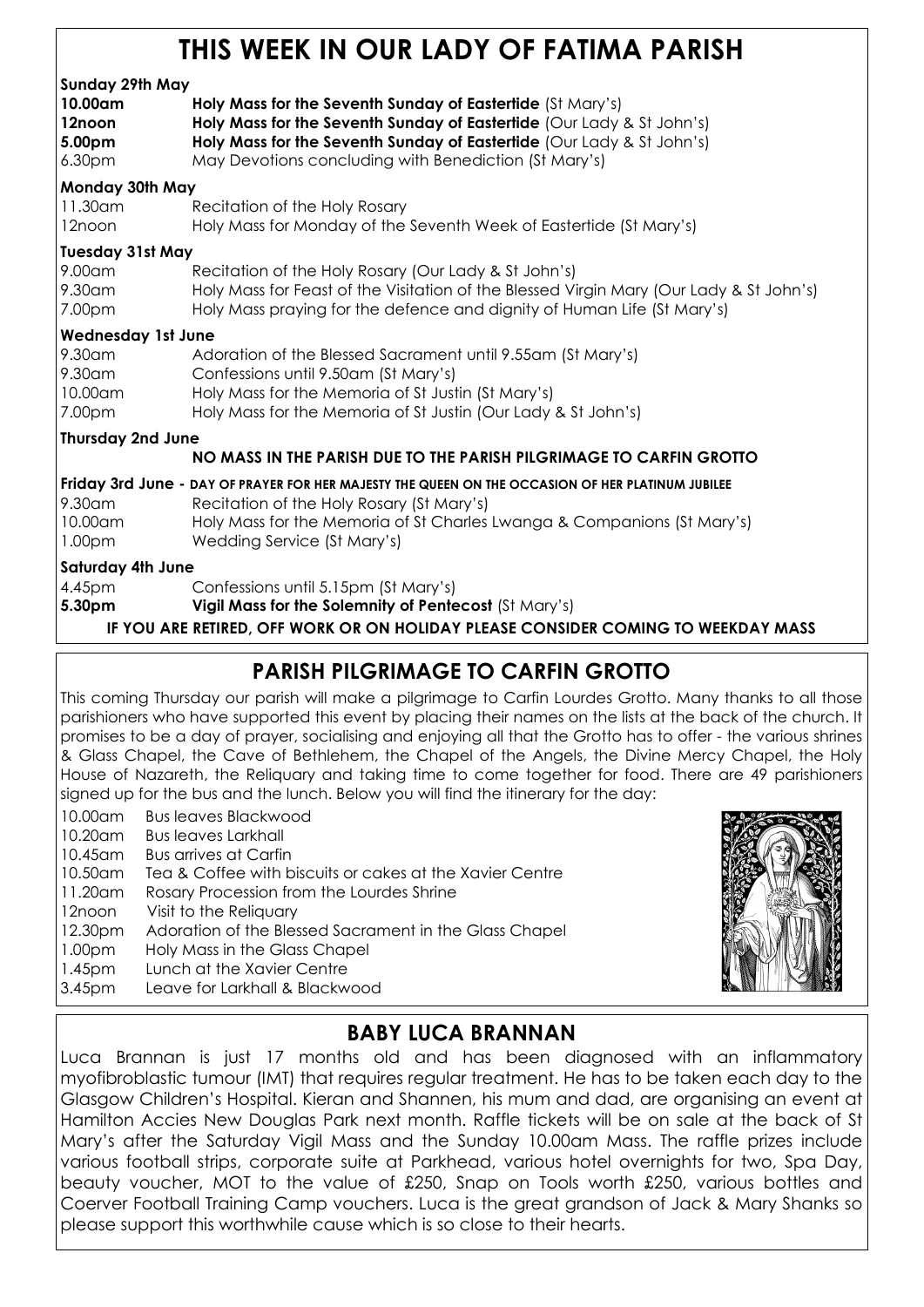#### MASS FOR MARRIED COUPLES

To celebrate the World Meeting of Families taking place in Rome late June, there will be a special Mass in our parish for all married couples. The Mass will take place on 29th June at 7.00pm in Our Lady & St John's and all married couples can collectively renew their marriage vows at this Mass. Any couple preparing for marriage who would like their engagement ring blessed, or any married couple who would like their wedding rings blessed will have the opportunity after Mass for this to take place. All married couples are warmly invited to this Mass.

| <b>PARISH FINANCES</b>                                                                                                                                                                                                     |  | <b>RCIA</b>                                                                                                                                                                                                                        |             |
|----------------------------------------------------------------------------------------------------------------------------------------------------------------------------------------------------------------------------|--|------------------------------------------------------------------------------------------------------------------------------------------------------------------------------------------------------------------------------------|-------------|
| Collection & Donations:<br>£980.00<br>Standing Orders & Bank Transfers:<br>£160.00<br>Stall:<br>£41.00<br><b>TOTAL:</b><br>£1,181.00<br>£1,055.79<br>SCIAF Lenten Wee Boxes:<br>Many thanks for your very generous support |  | The RCIA programme will begin<br>again after the summer for anyone<br>interested in becoming a Catholic.<br>Please speak with Fr Wyllie before the<br>summer holidays if you are interested<br>in becoming a Catholic next Easter. | <b>TANK</b> |
|                                                                                                                                                                                                                            |  |                                                                                                                                                                                                                                    |             |

#### CHANGES TO OUR MASS SCHEDULE

When Fr Wyllie arrived in the parish he reintroduced the Saturday morning Mass, unfortunately the Mass wasn't very well attended and therefore the decision has been taken for the Saturday morning Mass to cease. Many thanks to the few parishioners who faithfully came along each week.

It was also suggested that once a week we have an early morning Mass in each church for the pupils, parents and teachers of our primary schools. Fr Wyllie will introduce these Masses to the weekly schedule after the summer holidays.

#### LIGHT BITE AFTER 12NOON MASS

Next Sunday we will hold our first parish Light Bite after the 12noon Mass. If you would be able to help in any way then please speak with Fr Wyllie to make the necessary arrangements. It is hoped we could get someone to make & serve the teas and coffees, make and serve sausage and bacon for the rolls and help out in small ways.

#### FIRST HOLY COMMUNION

At the 12noon Mass next Sunday, Scott Maquilang will receive his First Holy Communion. We keep Scott and his family in our prayers as he prepares to receive this Sacrament.

#### COMMUNICATIONS SUNDAY

Today is Communications Sunday. A box is available at the back of the church if you wish to contribute to supporting the Church in reaching out through social media and the press. There have been many calls on your generosity so please only give if you are able. Every little helps!

#### CHURCHES OPEN FOR PRAYER

Over the past year both churches have been open for private prayer during the day. It has been very heartening to see the number of people who pop in to light a candle or who take the opportunity for silent prayer before the tabernacle. Fr Wyllie encourages all parents, carers and children to try and make an effort to pop into the church before or after school for a moment of prayer, especially now that the better weather is here. Both churches are open from 8.30am until 5.30pm Monday to Friday; St Mary's is open on a Saturday from 9.00am until 6.30pm and then a Sunday from 9.00am until 6.00pm or after the evening liturgy. Our Lady & St John's is open on a Sunday from 11.00am until after the 5.00pm Mass.

#### DAY FOR LIFE 2022

The Day for Life takes place in Scotland each year on 31st May, the Feast of the Visitation of the Blessed Virgin Mary. That evening at 7.00pm in St Mary's there will be a special Mass to pray for the unborn and the prolife cause, that all human life may be valued and respected from the moment of conception to the moment of natural death. Please make a special effort to come along and pray for this very important cause. All are welcome.

#### NEW ALTAR SERVERS

Fr Wyllie would like to extend an invitation to all the boys and girls of the parish to consider becoming altar servers. Please speak with him after Mass if you would like to join our team of altar servers. This is a beautiful way to serve God and grow closer to him in the Eucharist, especially for the young boys in our parish to help foster vocations to the priesthood.